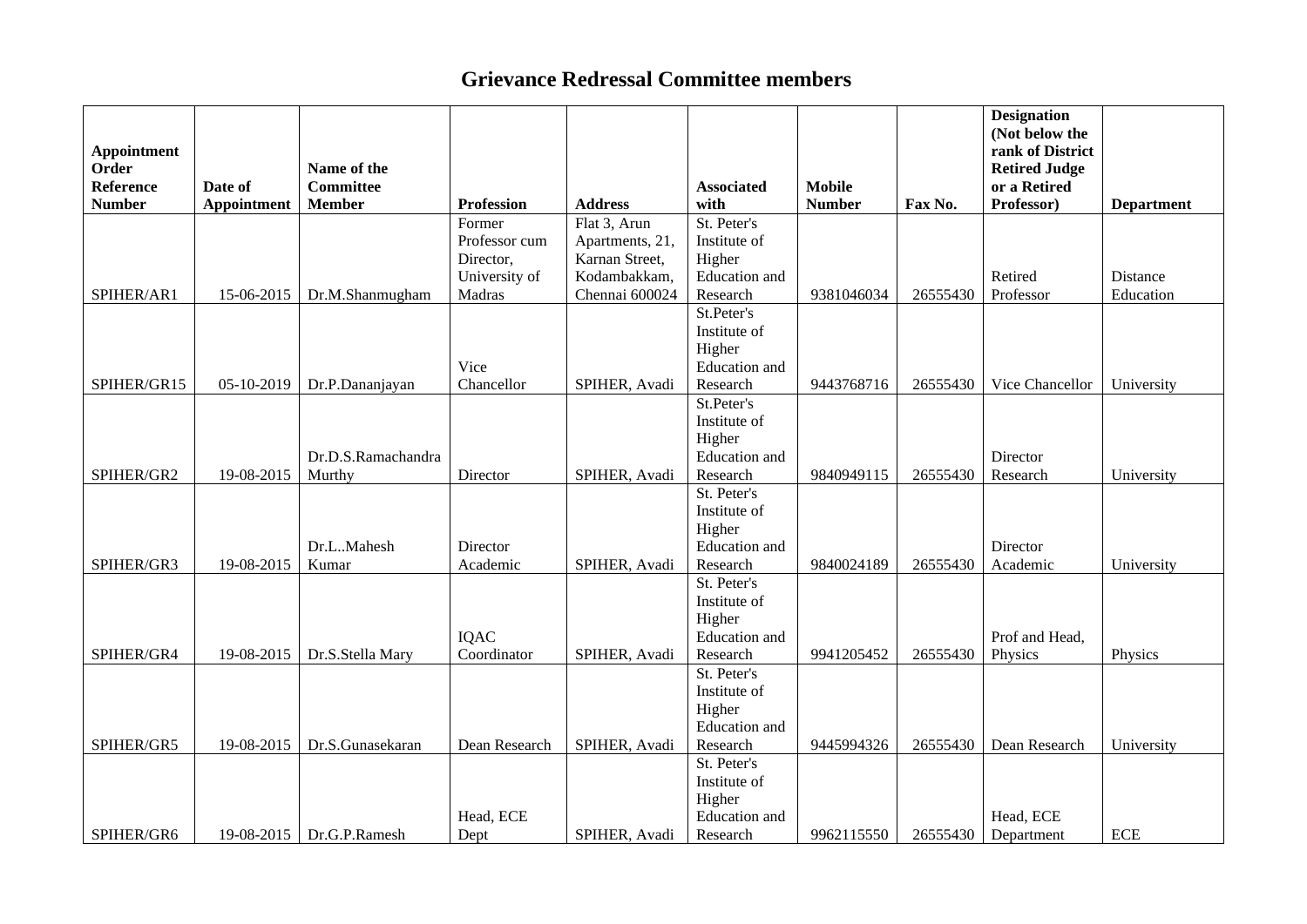|             |            |                |                       |               | St. Peter's   |            |          |            |            |
|-------------|------------|----------------|-----------------------|---------------|---------------|------------|----------|------------|------------|
|             |            |                |                       |               | Institute of  |            |          |            |            |
|             |            |                |                       |               | Higher        |            |          |            |            |
|             |            |                | Head, CSE             |               | Education and |            |          | Head, CSE  |            |
| SPIHER/GR7  | 19-08-2015 | Dr.S.Pushpa    | Dept                  | SPIHER, Avadi | Research      | 9444210521 | 26555430 | Department | <b>CSE</b> |
|             |            |                |                       |               | St.Peter's    |            |          |            |            |
|             |            |                |                       |               | Institute of  |            |          |            |            |
|             |            |                |                       |               | Higher        |            |          |            |            |
|             |            |                |                       |               | Education and |            |          | Prof, CSE  |            |
| SPIHER/GR8  | 19-08-2015 | Dr.R.Latha     | Prof, CSE Dept        | SPIHER, Avadi | Research      | 9884331876 | 26555430 | Department | <b>MCA</b> |
|             |            |                |                       |               | St.Peter's    |            |          |            |            |
|             |            |                |                       |               | Institute of  |            |          |            |            |
|             |            |                |                       |               | Higher        |            |          | Head,      |            |
|             |            | Dr.S.Sayeeda   | Head,                 |               | Education and |            |          | Chemistry  |            |
| SPIHER/GR9  | 19-08-2015 | Sultana        | <b>Chemistry Dept</b> | SPIHER, Avadi | Research      | 9884457919 | 26555430 | Department | Chemistry  |
|             |            |                |                       |               | St.Peter's    |            |          |            |            |
|             |            |                |                       |               | Institute of  |            |          |            |            |
|             |            |                |                       |               | Higher        |            |          |            |            |
|             |            |                | Head, MBA             |               | Education and |            |          | Head, MBA  |            |
| SPIHER/GR16 | 08-07-2019 | Dr.M.Uma Raman | Dept                  | SPIHER, Avadi | Research      | 9176172207 | 26555430 | Department | <b>MBA</b> |

**<https://spiher.ac.in/grievance-redressal-committee/>**